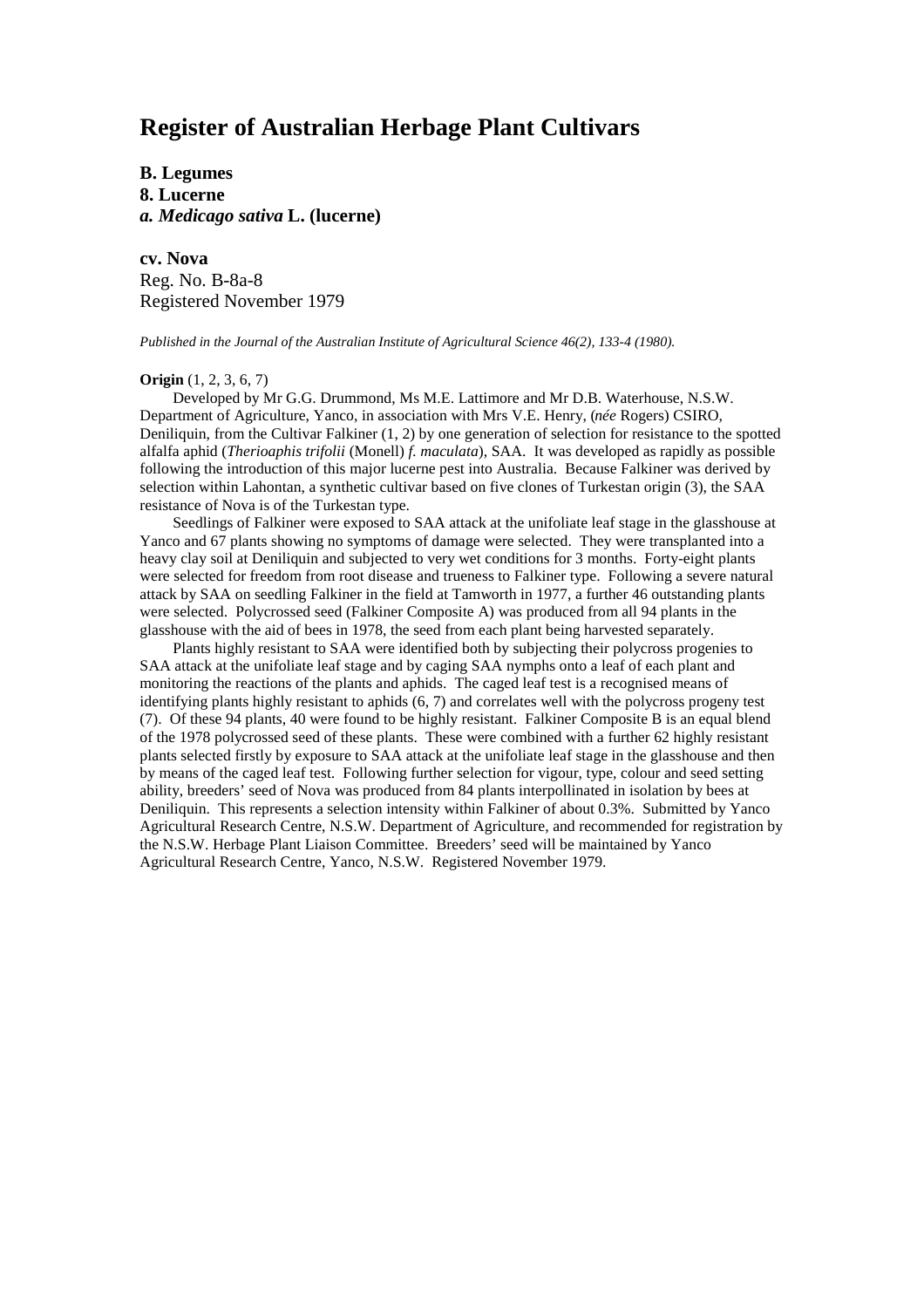|                          | Percentage of plants <sup>A</sup> |                       |                            |                                  |  |
|--------------------------|-----------------------------------|-----------------------|----------------------------|----------------------------------|--|
|                          | <b>Resistance</b>                 |                       |                            |                                  |  |
|                          | <b>High</b>                       | Moderate              |                            | Low                              |  |
| <b>Seedling reaction</b> |                                   |                       |                            |                                  |  |
|                          | <b>Not Damaged</b>                | <b>Some</b><br>damage | <b>Severely</b><br>damaged | <b>Total</b><br><b>Survivors</b> |  |
| Falkiner Comp B          | 11.8 <sub>b</sub>                 | 50.0 <sub>b</sub>     | 26.7a                      | 90.5a                            |  |
|                          |                                   |                       |                            |                                  |  |
| Falkiner Comp A          | 4.8 d                             | 42.7 <sub>b</sub>     | $26.5b$                    | 74.9 b                           |  |
| Falkiner                 | 1.2e                              | $8.0e$                | 13.9 bc                    | 25.5 e                           |  |
| CUF 101 (Foundation)     | 18.9 a                            | 32.4 c                | 16.2 <sub>b</sub>          | 68.7 c                           |  |
| W1318                    | 9.1c                              | 28.1 d                | 13.2 c                     | 50.4 d                           |  |
|                          |                                   |                       |                            |                                  |  |

## **Table 6.** Comparative resistance of Falkiner Composite B and other Cultivars to SAA at the seedling stage.

A Backtransformed values.

<sup>B</sup> Means followed the same letter(s) are not significantly different ( $P < 0.01$ ) by Duncan's new multiple range test. Analysis on transformed data.

### **Morphological description**

Nova is morphologically identical with Falkiner.

## **Agronomic characters** (4, 5, 7)

Since large numbers of plants were selected over one generation only and some selection pressure was maintained for *Phytophthora* root rot resistance, it is unlikely that the agronomic characteristics of Nova will differ significantly from those of Falkiner (4). Nova should therefore be productive and persistent in poorly aerated heavy soils. All pest resistance tests have been carried out on Falkiner Composite B as an indicator of Nova. Seedlings infested with SAA at the unifoliate leaf stage (5) showed a mean increase from 25% survival for Falkiner to 90% survival for Falkiner Composite B as shown in the table.

Since some of the male parents of Falkiner Composite B were less resistant to SAA than the final Nova parents clones, Nova cannot be less resistant than Falkiner Composite B. The effect of including the less resistant clones in a population can be seen in the reduced resistance of Falkiner Composite A.

Field experience in New South Wales and Victoria from 1977-79 has indicated that only varieties with less than 50% total survival have records of occasional field damage under heavy aphid attack.